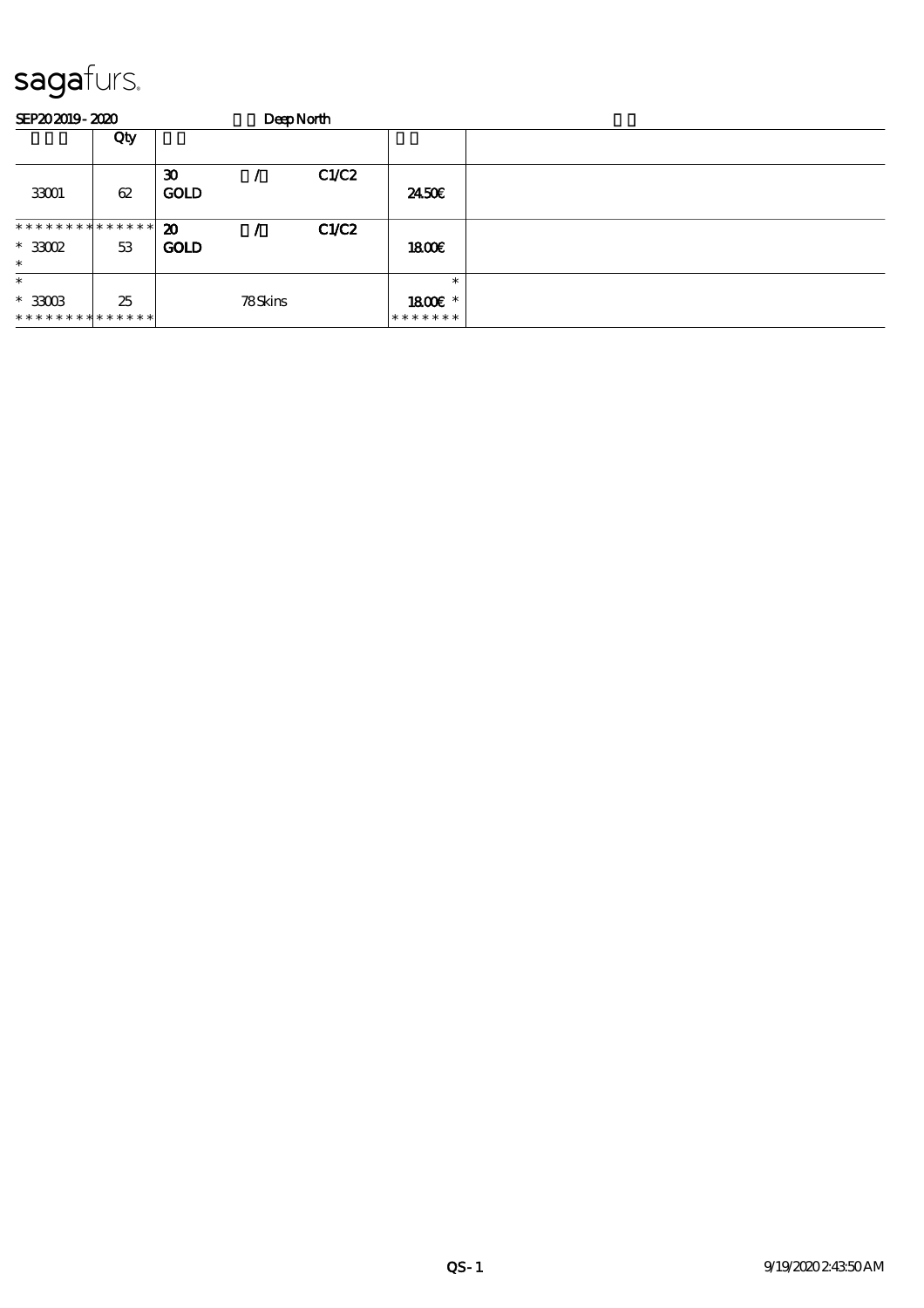| SEP202019-2020                                                    |                                   |                                            |                         |              | <b>Jefferson-Mueller</b> |                                                                 |  |
|-------------------------------------------------------------------|-----------------------------------|--------------------------------------------|-------------------------|--------------|--------------------------|-----------------------------------------------------------------|--|
|                                                                   | Qty                               |                                            |                         |              |                          |                                                                 |  |
| * * * * * * * * * * * * * *<br>$*3021$<br>$\ast$                  | 205                               | $\boldsymbol{\omega}$<br><b>GOLD</b>       | $\mathbf x$             | $\mathbf{1}$ | $C1+$                    | (3400)                                                          |  |
| $\ast$<br>$^*$ 33022<br>* * * * * * * * * * * * * *               | 63                                |                                            | 268Skins                |              |                          | $\ast$<br>$(3400)$ *<br>* * * * * * *                           |  |
| 33023                                                             | 67                                | $\boldsymbol{\omega}$<br><b>GOLD</b>       |                         | $\mathbf{1}$ | $C1+$                    | (300)                                                           |  |
| 33024                                                             | 210                               | $\boldsymbol{\omega}$<br>GOLD              | X /                     | $\mathbf{1}$ | C1/C2                    | (320)                                                           |  |
| 33025                                                             | 169                               | $\boldsymbol{\omega}$<br><b>GOLD</b>       | $\boldsymbol{X}$        | $\mathbf{1}$ | C1/C2                    | 3300€                                                           |  |
| * * * * * * * *<br>$*3006$<br>$\ast$                              | $******$<br>205                   | $\infty$<br><b>GOLD</b>                    | $\mathbf{x}$            | $\mathbf{1}$ | $C1+$                    | 31.006                                                          |  |
| $\ast$<br>$^*$ 33027 $\,$<br>$\ast$                               | 180                               |                                            | $\boldsymbol{2}$        |              |                          | $\ast$<br>$31.005$ *<br>$\ast$                                  |  |
| $\ast$<br>$^*$ 33028 $\,$<br>* * * * * * * *                      | 180<br>$\ast\ast\ast\ast\ast\ast$ |                                            | 565Skins                |              |                          | $\ast$<br>$(31.00)$ *<br>* * * * * * *                          |  |
| * * * * * * * *<br>$*3029$<br>$\ast$                              | * * * * * *<br>180                | $\boldsymbol{\mathfrak{D}}$<br><b>GOLD</b> | $\mathbf{X}$            | $\mathbf{1}$ | C1                       | 2900€                                                           |  |
| $\ast$<br>$*3000$<br>$\ast$                                       | 180                               |                                            | $\boldsymbol{2}$        |              |                          | $\ast$<br>2900€ *<br>$\ast$                                     |  |
| $\ast$<br>$*$ 33031<br>$\ast$                                     | 180                               |                                            | 3                       |              |                          | $\ast$<br>$(2900)$ *<br>$\ast$                                  |  |
| $\overline{\ast}$<br>$^\ast$ 33032<br>* * * * * * * * * * * * * * | 101                               |                                            | 641 Skins               |              |                          | $\ast$<br>$2900$ $\epsilon$ *<br>* * * * * * *                  |  |
| 33033                                                             | 210                               | $\overline{\textbf{30}}$ X<br><b>GOLD</b>  |                         | $\mathbf{1}$ | C2                       | 2800€                                                           |  |
| $*3034$<br>$\ast$                                                 | ******<br>205                     | $30 -$<br><b>GOLD</b>                      |                         | $\mathbf{1}$ | $C1+$                    | 3300                                                            |  |
| $\overline{\ast}$<br>$^\ast$ 33035<br>$\ast$                      | 180                               |                                            | $\boldsymbol{2}$        |              |                          | $\overline{\phantom{a}}$<br>3300€ *                             |  |
| $\overline{\phantom{a}^*}$<br>$* 33036$<br>$\ast$                 | 180                               |                                            | 3                       |              |                          | $\overline{\mathbf{r}}$<br>3300E *<br>$\overline{\phantom{a}}$  |  |
| $^\ast$ 33037<br>$\ast$                                           | 180                               |                                            | $\overline{\mathbf{4}}$ |              |                          | $\overline{\phantom{a}}$<br>3300€ *<br>$\overline{\phantom{a}}$ |  |
| $\ast$<br>$^\ast$ 33038<br>$\ast$                                 | 180                               |                                            | $\mathbf{5}$            |              |                          | $\ast$<br>3300€ *<br>$\overline{\phantom{a}}$                   |  |
| $\ast$<br>$* 33039$<br>$\ast$                                     | 180                               |                                            | 6                       |              |                          | $\ast$<br>$(3300)$ *<br>$\overline{\phantom{a}}$                |  |
| $\ast$<br>$*33040$<br>$\ast$                                      | 180                               |                                            | $\tau$                  |              |                          | $\ast$<br>$(3300)$ *                                            |  |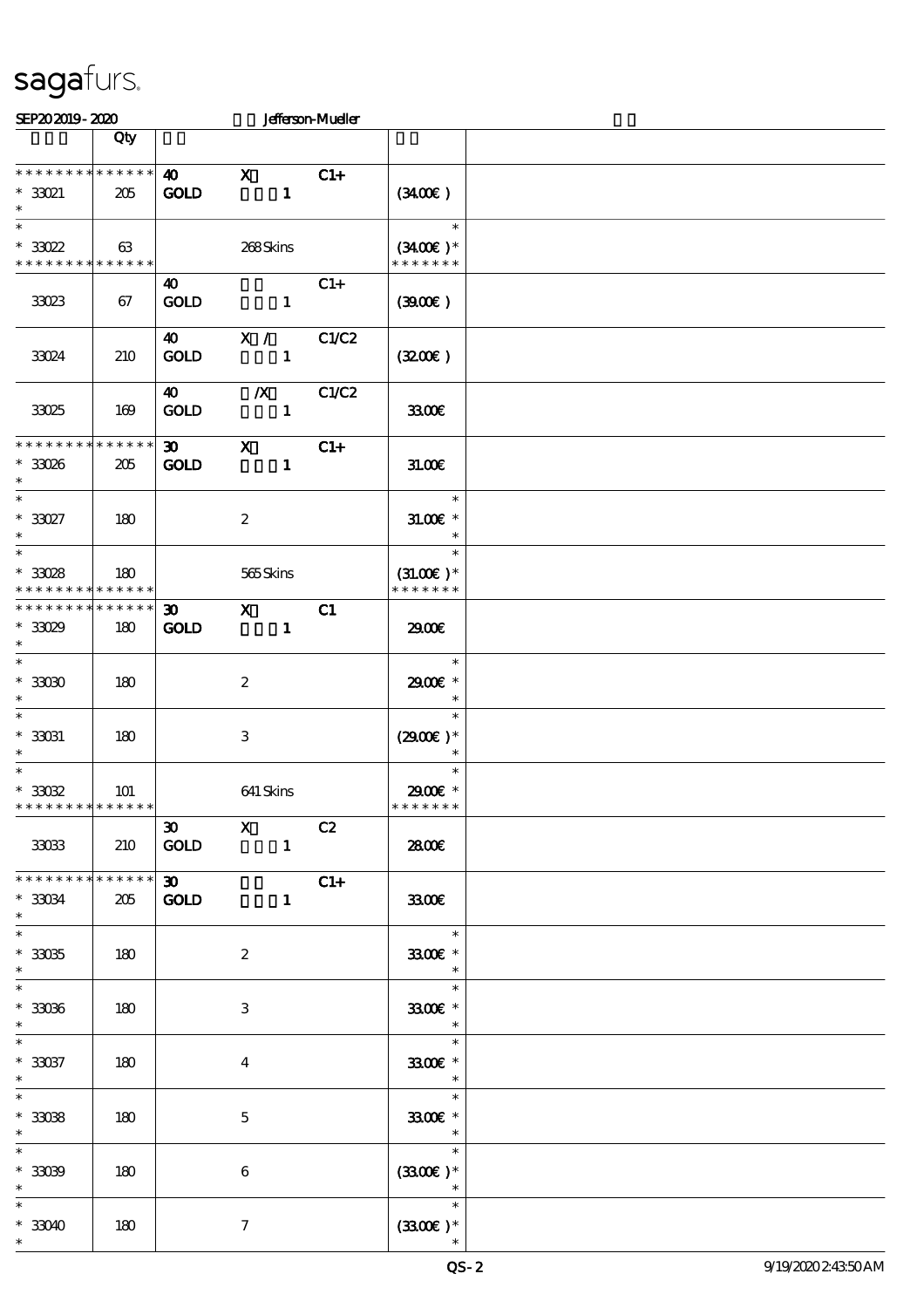| SEP202019-2020                |                 |                             |                           | Jefferson-Mueller |                                        |  |
|-------------------------------|-----------------|-----------------------------|---------------------------|-------------------|----------------------------------------|--|
|                               | Qty             |                             |                           |                   |                                        |  |
|                               |                 |                             |                           |                   |                                        |  |
| $\ast$                        |                 | $\boldsymbol{\mathfrak{D}}$ |                           | $C1+$             | $\ast$                                 |  |
| $^*$ 33041                    | 180             | <b>GOLD</b>                 | $\mathbf{1}$              |                   | $(3300)$ *                             |  |
| * * * * * * * * * * * * * *   |                 |                             |                           |                   | * * * * * * *                          |  |
| * * * * * * * *               | * * * * * *     | $\boldsymbol{\mathfrak{D}}$ |                           | C1                |                                        |  |
| $*3042$                       | 205             | <b>GOLD</b>                 | $\mathbf{1}$              |                   | (31.00)                                |  |
| $\ast$                        |                 |                             |                           |                   |                                        |  |
| $\ast$                        |                 |                             |                           |                   | $\ast$                                 |  |
| $*33043$                      | 180             |                             | $\boldsymbol{2}$          |                   | $(31.00)$ *                            |  |
| $\ast$                        |                 |                             |                           |                   | $\ast$                                 |  |
| $\overline{\ast}$             |                 |                             |                           |                   | $\ast$                                 |  |
| $*33044$                      | 180             |                             | $\ensuremath{\mathbf{3}}$ |                   | $(31.00)$ *                            |  |
| $\ast$                        |                 |                             |                           |                   |                                        |  |
| $\ast$                        |                 |                             |                           |                   | $\ast$                                 |  |
| $*33045$                      | 79              |                             | 644Skins                  |                   | $(3400)$ *                             |  |
| * * * * * * * *               | ******          |                             |                           |                   | * * * * * * *                          |  |
| * * * * * * *                 | * * * * * *     |                             |                           |                   |                                        |  |
|                               |                 | $\boldsymbol{\mathfrak{D}}$ |                           | $C1+$             |                                        |  |
| $*33046$<br>$\ast$            | 180             | <b>GOLD</b>                 | $\mathbf{1}$              |                   | 3300                                   |  |
| $\overline{\ast}$             |                 |                             |                           |                   | $\ast$                                 |  |
|                               |                 |                             |                           |                   |                                        |  |
| $* 33047$                     | 180             |                             | $\boldsymbol{2}$          |                   | 3300€ *                                |  |
| $\ast$                        |                 |                             |                           |                   | $\ast$                                 |  |
| $\ast$                        |                 |                             |                           |                   | $\ast$                                 |  |
| $^\ast$ 33048                 | 180             |                             | $\,3\,$                   |                   | 3250E *                                |  |
| $\ast$                        |                 |                             |                           |                   | $\ast$                                 |  |
| $\ast$                        |                 |                             |                           |                   | $\ast$                                 |  |
| $*3049$                       | 59              |                             | 599Skins                  |                   | 3250€ *                                |  |
| * * * * * * * *               | * * * * * *     |                             |                           |                   | * * * * * * *                          |  |
| * * * * * * * *               | * * * * * *     | $\boldsymbol{\mathfrak{D}}$ |                           | C1                |                                        |  |
| $*3050$                       | 205             | <b>GOLD</b>                 | $\mathbf{1}$              |                   | (31.00)                                |  |
| $\ast$                        |                 |                             |                           |                   |                                        |  |
| $\ast$                        |                 |                             |                           |                   | $\ast$                                 |  |
| $*33051$                      | 160             |                             | 365Skins                  |                   | $31.005*$                              |  |
| * * * * * * * * * * * * * *   |                 |                             |                           |                   | * * * * * * *                          |  |
|                               |                 | $\boldsymbol{\mathfrak{D}}$ |                           | $C1+$             |                                        |  |
| 33052                         | 186             | <b>GOLD</b>                 | $\mathbf{1}$              |                   | 3300                                   |  |
|                               |                 |                             |                           |                   |                                        |  |
| * * * * * * * * * * * * * * * |                 | $30-1$                      |                           | C1/C2             |                                        |  |
| $*3053$                       | 185             | <b>GOLD</b>                 | $\mathbf{1}$              |                   | 3200                                   |  |
| $\ast$                        |                 |                             |                           |                   |                                        |  |
| $\ast$                        |                 |                             |                           |                   | e e s<br>$\ast$                        |  |
| $*33054$                      | 57              |                             | 242 Skins                 |                   | $3L50E$ *                              |  |
| * * * * * * * * * * * * * * * |                 |                             |                           |                   | * * * * * * *                          |  |
| * * * * * * * *               | $* * * * * * *$ |                             | 20 X C1+                  |                   |                                        |  |
| $^\ast$ 33055                 | 245             | <b>GOLD</b>                 | $\mathbf{1}$              |                   | (27.00)                                |  |
| $\ast$                        |                 |                             |                           |                   |                                        |  |
| $\overline{\ast}$             |                 |                             |                           |                   | $\ast$                                 |  |
| $^\ast$ 33056                 | 220             |                             | $\boldsymbol{2}$          |                   | $(27.00)$ *                            |  |
| $\ast$                        |                 |                             |                           |                   |                                        |  |
| $\ast$                        |                 |                             |                           |                   | $\ast$                                 |  |
| $*3057$                       | 210             |                             | 675Skins                  |                   | $(27.00)$ *                            |  |
| * * * * * * * * * * * * * *   |                 |                             |                           |                   | * * * * * * *                          |  |
| * * * * * * *                 | $******$        | $\boldsymbol{\mathfrak{D}}$ |                           | $C1+$             |                                        |  |
| $*3058$                       | 245             | <b>GOLD</b>                 | $\mathbf{1}$              |                   | $(2950\epsilon)$                       |  |
| $\ast$                        |                 |                             |                           |                   |                                        |  |
| $\overline{\ast}$             |                 |                             |                           |                   | $\ast$                                 |  |
| $^\ast$ 33059                 |                 |                             | $\boldsymbol{2}$          |                   |                                        |  |
| $\ast$                        | 220             |                             |                           |                   | $(2950)$ *<br>$\overline{\phantom{a}}$ |  |
| $\ast$                        |                 |                             |                           |                   | $\ast$                                 |  |
| $^\ast$ 33060                 |                 |                             |                           |                   |                                        |  |
|                               | 220             |                             | 3                         |                   | $(2950)$ *                             |  |
|                               |                 |                             |                           |                   |                                        |  |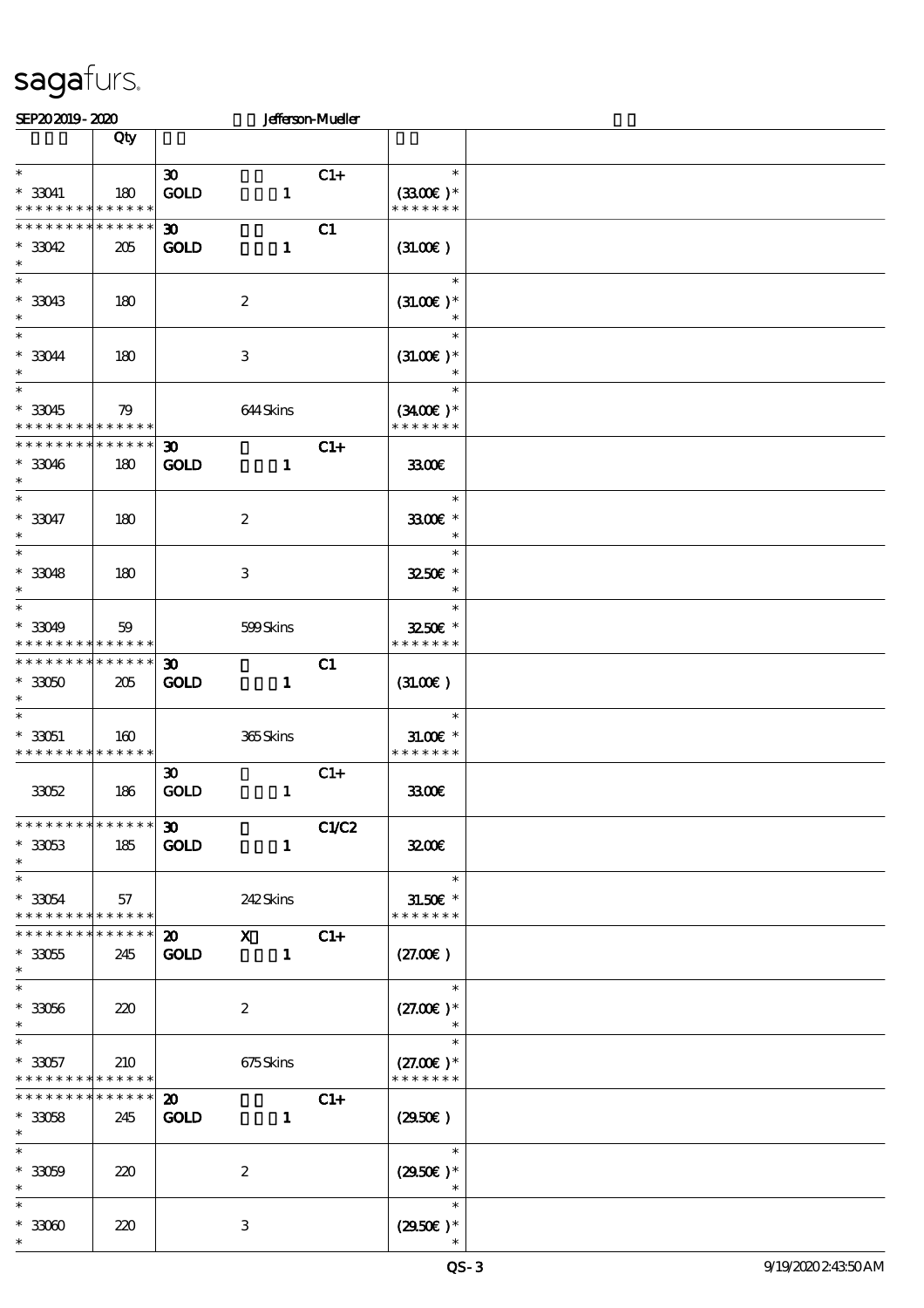| SEP202019-2020                                                    |                               |                                            |                                                             | Jefferson-Mueller |                                               |  |
|-------------------------------------------------------------------|-------------------------------|--------------------------------------------|-------------------------------------------------------------|-------------------|-----------------------------------------------|--|
|                                                                   | Qty                           |                                            |                                                             |                   |                                               |  |
| $\ast$<br>$^\ast$ 33061<br>$\ast$                                 | 220                           | $\boldsymbol{\mathfrak{D}}$<br>GOLD        | $\mathbf{1}$                                                | $C1+$             | $\ast$<br>$(2950)$ *<br>$\ast$                |  |
| $\ast$<br>$^*$ 33062 $\,$<br>$\ast$                               | 220                           |                                            | $\mathbf 5$                                                 |                   | $\ast$<br>$(2950)$ *<br>$\ast$                |  |
| $\ast$<br>$^\ast$ 33063<br>* * * * * * * * * * * * * *            | 44                            |                                            | 1169Skins                                                   |                   | $\ast$<br>$(2950\epsilon)^*$<br>* * * * * * * |  |
| * * * * * * * * * * * * * *<br>$* 33064$<br>$\ast$                | 245                           | $\boldsymbol{\mathfrak{D}}$<br><b>GOLD</b> | $\mathbf{1}$                                                | C2                | 2450E                                         |  |
| $\ast$<br>$*33065$<br>* * * * * * * * * * * * * *                 | 87                            |                                            | 332Skins                                                    |                   | $\ast$<br>2400€ *<br>* * * * * * *            |  |
| * * * * * * * * <mark>* * * * * * *</mark><br>$* 33066$<br>$\ast$ | 245                           | $\boldsymbol{\mathfrak{D}}$<br><b>GOLD</b> | $\mathbf{1}$                                                | $C1+$             | (2950)                                        |  |
| $\overline{\ast}$<br>$^\ast$ 33067<br>$\ast$                      | 220                           |                                            | $\boldsymbol{2}$                                            |                   | $\ast$<br>$(2950)$ *                          |  |
| $\ast$<br>$*3008$<br>* * * * * * * *                              | 122<br>* * * * * *            |                                            | 587Skins                                                    |                   | $\ast$<br>$(2950)$ *<br>* * * * * * *         |  |
| 33069                                                             | 245                           | $\boldsymbol{\mathfrak{D}}$<br><b>GOLD</b> | $\mathbf{1}$                                                | C1                | 2600E                                         |  |
| 33070                                                             | 42                            | $\boldsymbol{\mathfrak{D}}$<br><b>GOLD</b> | $\mathbf{1}$                                                | C2                | 2450E                                         |  |
| * * * * * * * * * * * * * *<br>$* 33071$<br>$\ast$                | 205                           | $\boldsymbol{\mathfrak{D}}$<br><b>GOLD</b> | $\mathbf{1}$                                                | <b>C1/C2</b>      | 2450E                                         |  |
| $\ast$<br>$* 33072$<br>* * * * * * * * <mark>*</mark>             | $\mathfrak{B}$<br>* * * * * * |                                            | 297 Skins                                                   |                   | $\ast$<br>2400€ *<br>* * * * * * *            |  |
| 33073                                                             | 265                           | $\mathbf{O}$<br><b>GOLD</b>                | $\mathbf{x}$<br>$\mathbf{1}$                                | $C1+$             | $(2000\varepsilon)$                           |  |
| * * * * * * * * * * * * * *<br>$* 33074$<br>$\ast$                | 240                           | $\mathbf 0$<br><b>GOLD</b>                 | $\mathbf{x}$<br>$\mathbf{1}$                                | C1/C2             | (1800)                                        |  |
| $\ast$<br>$*3075$<br>* * * * * * * *                              | 116<br>******                 |                                            | 356Skins                                                    |                   | $\ast$<br>$(1800E)*$<br>* * * * * * *         |  |
| 33076                                                             | 274                           | $\mathbf{O}$<br><b>GOLD</b>                | $\mathcal{L}$ and $\mathcal{L}$<br>$\mathbf{1}$             | $C1+$             | 2050E                                         |  |
| 33077                                                             | 176                           | $\mathbf{0}$<br><b>GOLD</b>                | $\mathcal{L}$ and $\mathcal{L}$<br>$\overline{\phantom{a}}$ | C1/C2             | (1900E)                                       |  |
| 33078                                                             | 90                            | $\mathbf{1}$<br><b>GOLD</b>                | $\mathbb{Z} \times \mathbb{Z}$ C1/C2<br>$\blacksquare$      |                   | 11.50E                                        |  |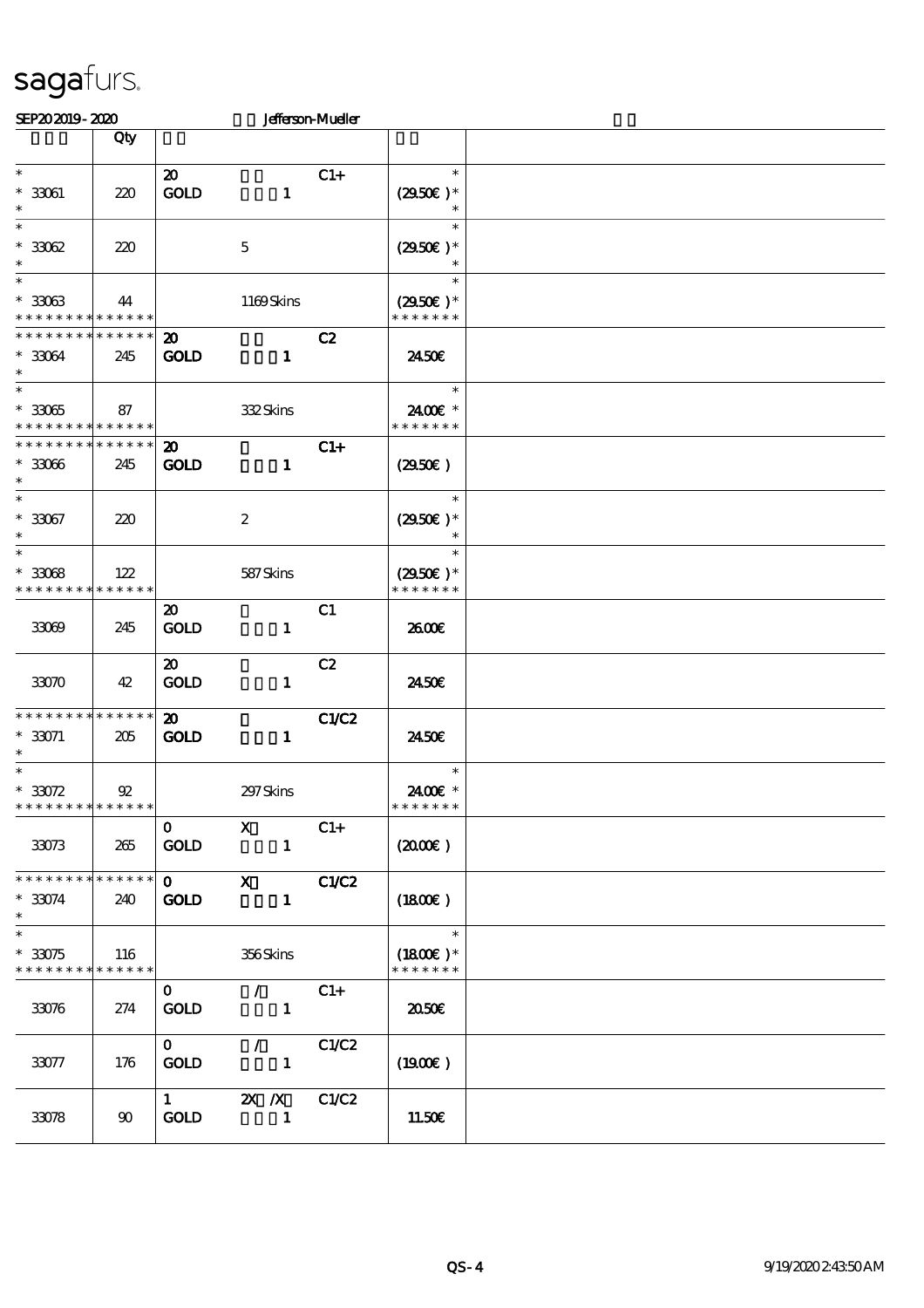| SEP202019-2020                                              |     |                                            | <b>Jefferson-Mueller</b>                  |       |                                     |  |  |  |  |  |
|-------------------------------------------------------------|-----|--------------------------------------------|-------------------------------------------|-------|-------------------------------------|--|--|--|--|--|
|                                                             | Qty |                                            |                                           |       |                                     |  |  |  |  |  |
| 33081                                                       | 120 | $\boldsymbol{\omega}$<br><b>SLVR</b>       | X /<br>$\blacksquare$                     | C1/C2 | 27.00E                              |  |  |  |  |  |
| 33082                                                       | 157 | $\boldsymbol{\omega}$<br><b>SLVR</b>       | $\boldsymbol{X}$<br>$\mathbf{1}$          | C1/C2 | (2800)                              |  |  |  |  |  |
| * * * * * * * * * * * * * *                                 |     | $\boldsymbol{\mathfrak{D}}$                | $\boldsymbol{\mathsf{X}}$                 | C1/C2 |                                     |  |  |  |  |  |
| $*3083$<br>$\ast$                                           | 225 | <b>SLVR</b>                                | $\mathbf{1}$                              |       | 2250E                               |  |  |  |  |  |
| $\overline{\ast}$<br>$*3084$<br>* * * * * * * * * * * * * * | 75  |                                            | <b>300Skins</b>                           |       | $\ast$<br>22.50€ *<br>* * * * * * * |  |  |  |  |  |
| * * * * * * * * * * * * * *                                 |     | $\mathbf{E}$                               | $\mathbf{X}$                              | C1/C2 |                                     |  |  |  |  |  |
| $*3085$<br>$\ast$                                           | 225 | <b>SLVR</b>                                | $\mathbf{1}$                              |       | 2400E                               |  |  |  |  |  |
| $\ast$<br>$^\ast$ 33086<br>* * * * * * * * * * * * * *      | 163 |                                            | 388Skins                                  |       | $\ast$<br>2400€ *<br>* * * * * * *  |  |  |  |  |  |
| * * * * * * * * * * * * * *<br>$*3087$<br>$\ast$            | 205 | $\boldsymbol{\mathfrak{D}}$<br><b>SLVR</b> | $\mathbf{1}$                              | C1/C2 | 2450E                               |  |  |  |  |  |
| $\ast$<br>$^\ast$ 33088<br>* * * * * * * * * * * * * *      | 44  |                                            | 249Skins                                  |       | $\ast$<br>2450€ *<br>* * * * * * *  |  |  |  |  |  |
| 33089                                                       | 111 | 30 <sup>2</sup><br><b>SLVR</b>             | $X \, / ZX$<br>$\mathbf{1}$               | C1/C2 | (2350)                              |  |  |  |  |  |
| 33090                                                       | 255 | 20<br><b>SLVR</b>                          | $\boldsymbol{\mathsf{Z}}$<br>$\mathbf{1}$ | C1/C2 | $(2000\varepsilon)$                 |  |  |  |  |  |
| 33091                                                       | 265 | $\boldsymbol{\mathfrak{D}}$<br><b>SLVR</b> | $\mathbf{1}$                              | C1/C2 | 2300€                               |  |  |  |  |  |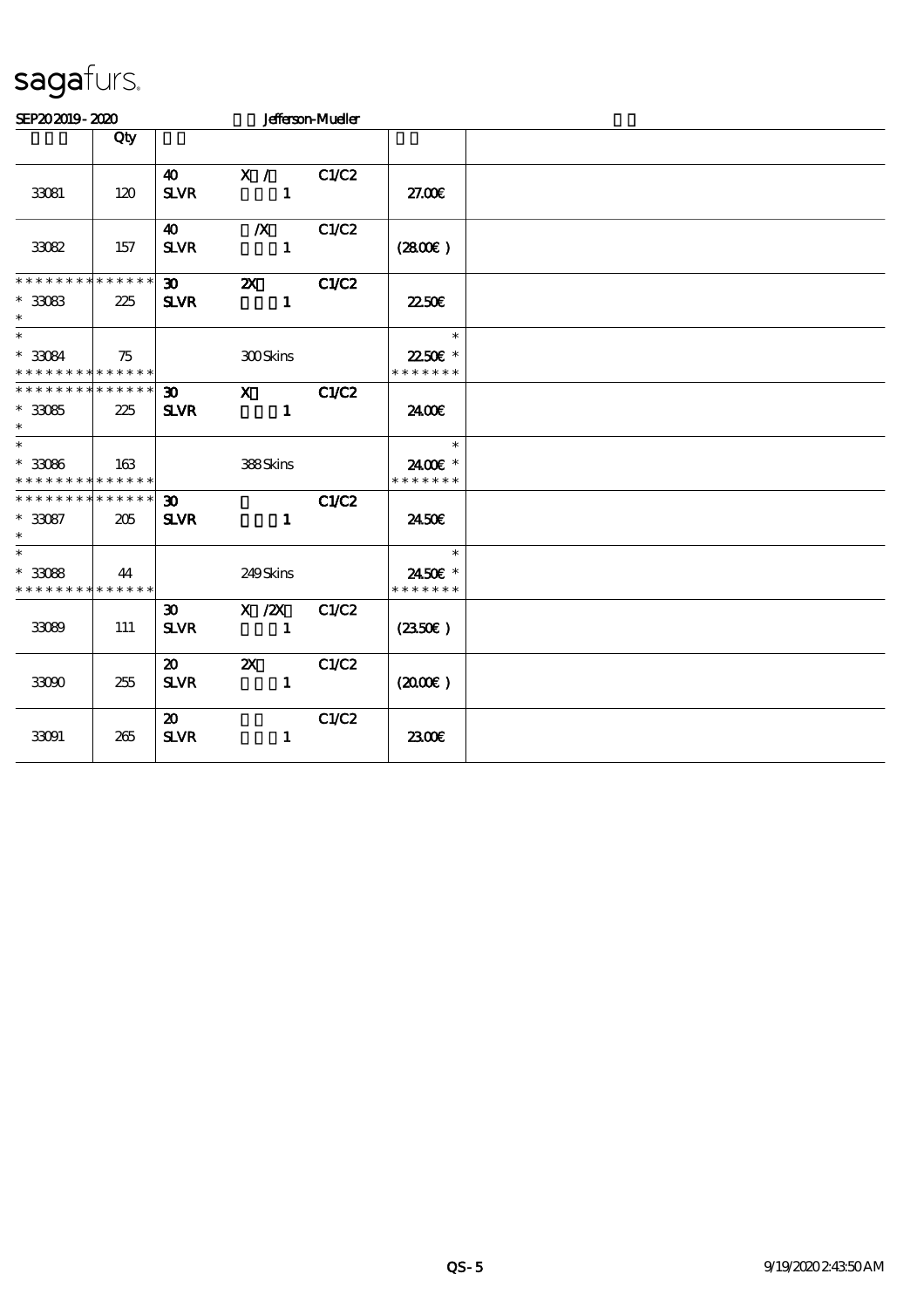| SEP202019-2020                                         |                    |                                            |                              | Jefferson-Mueller |                                    |  |
|--------------------------------------------------------|--------------------|--------------------------------------------|------------------------------|-------------------|------------------------------------|--|
|                                                        | Qty                |                                            |                              |                   |                                    |  |
| 33101                                                  | 96                 | 50<br><b>VSLA</b>                          | X / C1/C2<br>$\mathbf{1}$    |                   | 2600E                              |  |
| 33102                                                  | 99                 | 50<br><b>VSLA</b>                          | $\sqrt{2}$<br>$\blacksquare$ | C1/C2             | (2650)                             |  |
| ********<br>$*$ 33103<br>$\ast$                        | * * * * * *<br>205 | $\bullet$<br><b>VSLA</b>                   | X / C1/C2<br>$\mathbf{1}$    |                   | 2450E                              |  |
| $\ast$<br>$* 33104$<br>* * * * * * * * * * * * * *     | 85                 |                                            | 290Skins                     |                   | $\ast$<br>2400€ *<br>* * * * * * * |  |
| * * * * * * * * * * * * * *<br>$^\ast$ 33105<br>$\ast$ | 205                | $\boldsymbol{\Lambda}$<br><b>VSLA</b>      | $\mathbf{1}$                 | C1/C2             | 2850E                              |  |
| $\ast$<br>$*33106$<br>* * * * * * * * * * * * * *      | 39                 |                                            | 244Skins                     |                   | $\ast$<br>2800E *<br>* * * * * * * |  |
| 33107                                                  | 168                | $\boldsymbol{\mathfrak{D}}$<br><b>VSLA</b> | $\mathbf{1}$                 | C1/C2             | 1850E                              |  |
| 33108                                                  | 112                | $\boldsymbol{\mathsf{a}}$<br><b>VSLA</b>   | $X$ / $ZX$<br>$\blacksquare$ | C1/C2             | (17.00)                            |  |
| 33109                                                  | 62                 | $\mathbf{O}$<br><b>VSLA</b>                | $X \, /ZX$<br>$\mathbf{1}$   | C1/C2             | (1550E)                            |  |
| 33110                                                  | 99                 | $\mathbf{1}$<br><b>VSLA</b>                | $X$ $X$<br>$\mathbf{1}$      | C1/C2             | 1050€                              |  |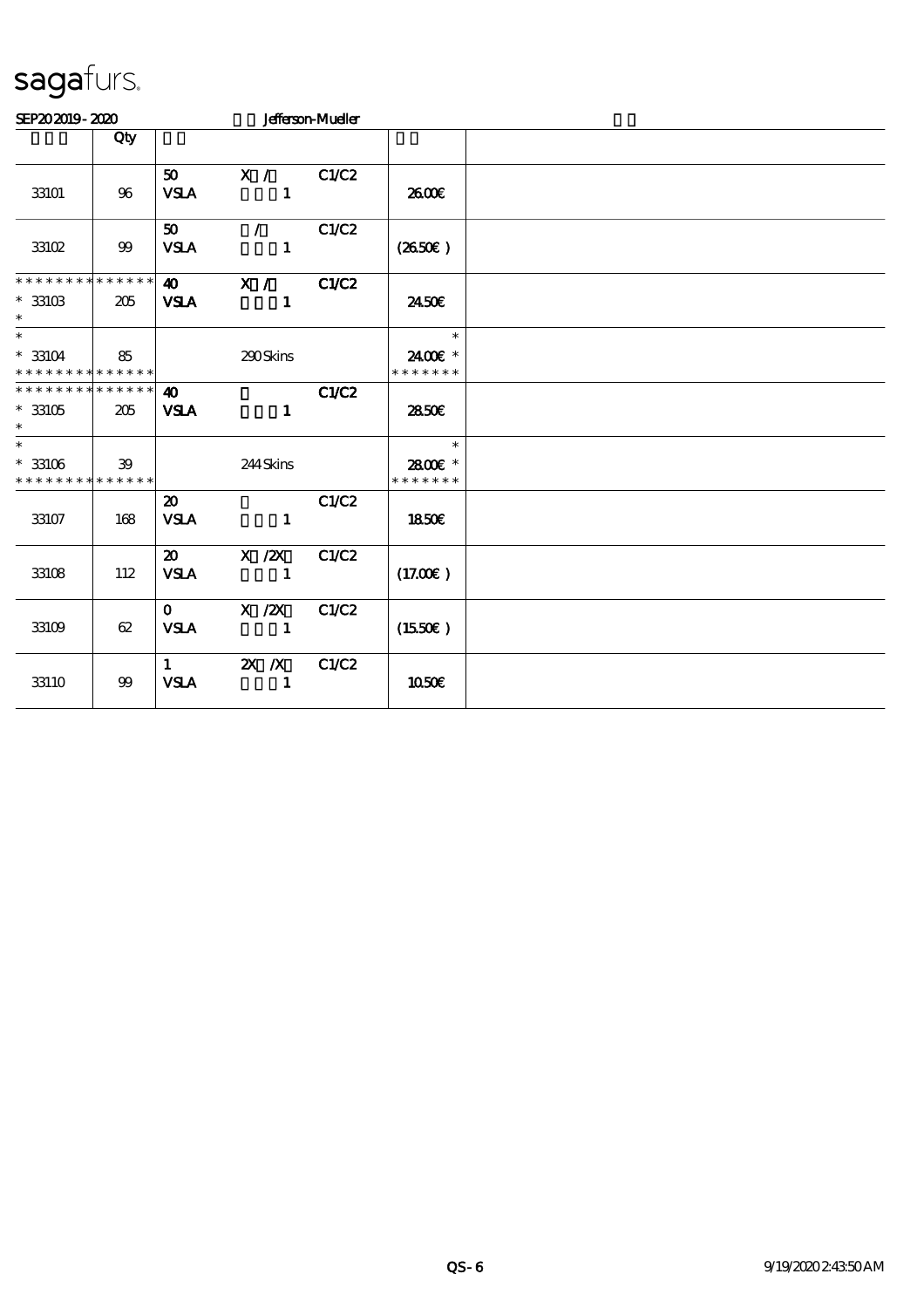| SEP202019-2020 |        |                                   |                                 |                                 | <b>Sundryowners</b>     |                     |  |
|----------------|--------|-----------------------------------|---------------------------------|---------------------------------|-------------------------|---------------------|--|
|                | Qty    |                                   |                                 |                                 |                         |                     |  |
|                |        | $\boldsymbol{\omega}$             | $\mathcal{L}$                   |                                 | C1/C2                   |                     |  |
| 33121          | 73     | LG/S                              |                                 | $\mathbf{1}$                    | $\mathbf{1}$            | $(2450\epsilon)$    |  |
|                |        | $\boldsymbol{40}$                 | $\mathcal{L}$                   |                                 | C1/C2                   |                     |  |
| 33122          | $66\,$ | $\mathbf{LG}\mathcal{S}$          |                                 | $\mathbf{1}$                    | $\mathbf{3}$            | (1600E)             |  |
|                |        | $\boldsymbol{\mathfrak{D}}$       | $\mathcal{L}$                   |                                 | C1/C2                   |                     |  |
| 33123          | 188    | $\mathbf{LG}\mathbf{S}$           |                                 | $\mathbf{1}$                    | $\blacksquare$          | (21.00)             |  |
|                |        | $\boldsymbol{\mathfrak{D}}$       |                                 | $\mathcal{L}$ and $\mathcal{L}$ | C1/C2                   |                     |  |
| 33124          | 115    | LG/S                              |                                 | $\mathbf{1}$                    | $\boldsymbol{2}$        | (1900)              |  |
|                |        | $\boldsymbol{\mathfrak{D}}$       | $\mathcal{L}$ and $\mathcal{L}$ |                                 | C1/C2                   |                     |  |
| 33125          | 86     | $\mathbf{LG}\mathcal{S}$          |                                 | $\mathbf{1}$                    | $\mathbf{3}$            | (1500E)             |  |
|                |        | $\boldsymbol{\mathsf{20}}$        | $\mathcal{L}$                   |                                 | C1/C2                   |                     |  |
| 33126          | 133    | $\mathtt{LG}\mathcal{S}$          |                                 | $\mathbf{1}$                    | $\mathbf{1}$            | $(2000\varepsilon)$ |  |
|                |        | $\boldsymbol{\mathfrak{D}}$       | $\mathcal{L}$                   |                                 | C1/C2                   |                     |  |
| 33127          | 157    | LG/S                              |                                 | $\mathbf{1}$                    | $\boldsymbol{z}$        | (17.00)             |  |
|                |        | $\boldsymbol{\mathfrak{D}}$       | $\mathcal{L}_{\mathbb{R}}$      |                                 | C1/C2                   |                     |  |
| 33128          | 157    | $\mathbf{LG}\mathbf{S}$           |                                 | $\mathbf{1}$                    | $\mathbf{3}$            | (1300E)             |  |
|                |        | $\boldsymbol{\mathfrak{D}}$       | $\mathcal{L}$                   |                                 | C1/C2                   |                     |  |
| 33129          | 67     | $\mathbf{LG}\mathbf{\mathcal{S}}$ |                                 | $\mathbf{1}$                    | $\overline{\mathbf{4}}$ | (7.00)              |  |
|                |        | $\mathbf{O}$                      | $\mathcal{T}^{\mathcal{A}}$     |                                 | C1/C2                   |                     |  |
| $33130\,$      | 142    | LCS                               |                                 | $\mathbf{1}$                    | $\overline{\mathbf{2}}$ | (1500E)             |  |
|                |        | $\mathbf{O}$                      | $\mathcal{L}$                   |                                 | C1/C2                   |                     |  |
| 33131          | $97\,$ | $\mathbf{LG}\mathbf{S}$           |                                 | $\mathbf{1}$                    | $\mathbf{3}$            | (1000E)             |  |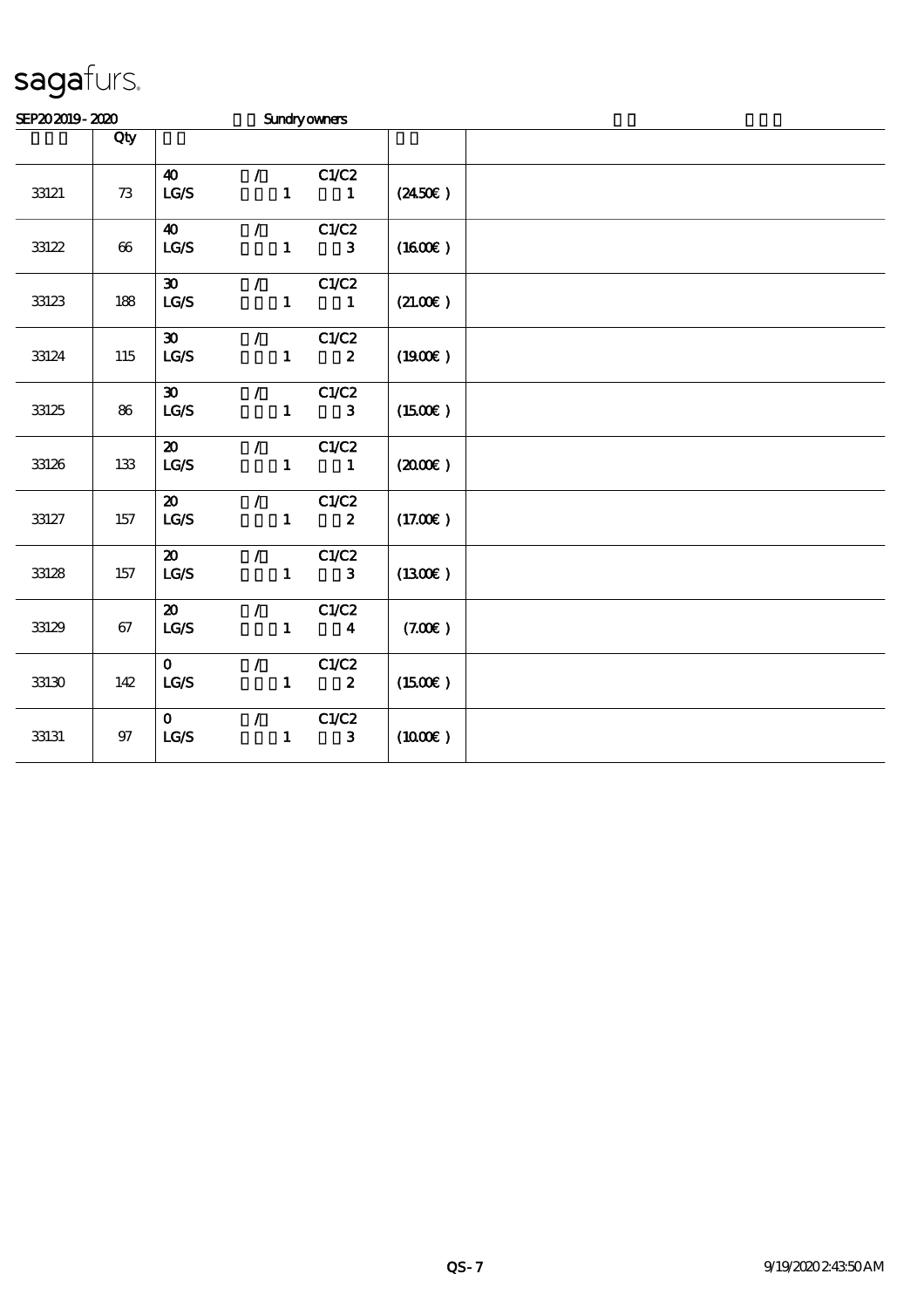| SEP202019-2020                                           |                        |                                                                  |                                                    | Sundryowners        |                                    |  |
|----------------------------------------------------------|------------------------|------------------------------------------------------------------|----------------------------------------------------|---------------------|------------------------------------|--|
|                                                          | Qty                    |                                                                  |                                                    |                     |                                    |  |
| 33141                                                    | 98                     | $\boldsymbol{\mathfrak{D}}$<br>$\mathbf{B}\mathbf{R}/\mathbf{G}$ | $\mathcal{L}$<br>$\mathbf{1}$                      | C1/C2               | 17.00E                             |  |
| 33142                                                    | 74                     | $\boldsymbol{\mathfrak{D}}$<br><b>BR/G</b>                       | $\mathcal{L}$<br>$\mathbf{1}$                      | C1/C2<br>WB1        | 1500€                              |  |
| * * * * * * * *<br>$* 33143$<br>$\ast$                   | * * * * * *<br>245     | $\boldsymbol{\mathbf{z}}$<br><b>BR/G</b>                         | $\mathcal{L}$<br>$\mathbf{1}$                      | C1/C2               | 1550€                              |  |
| $\ast$<br>$* 33144$<br>$\ast$                            | 220                    |                                                                  | $\boldsymbol{2}$                                   |                     | $\ast$<br>1550E *<br>$\ast$        |  |
| $\overline{\phantom{0}}$<br>$* 33145$<br>* * * * * * * * | 114<br>* * * * * *     |                                                                  | 579Skins                                           |                     | $\ast$<br>1500E *<br>* * * * * * * |  |
| * * * * * * * *<br>$* 33146$<br>$\ast$                   | $* * * * * * *$<br>245 | $\boldsymbol{\mathfrak{D}}$<br><b>BR/G</b>                       | $\mathcal{T} \subset \mathbb{R}^n$<br>$\mathbf{1}$ | <b>C1/C2</b><br>WB1 | 1350€                              |  |
| $\ast$<br>$* 33147$<br>* * * * * * * *                   | 49<br>* * * * * *      |                                                                  | 294Skins                                           |                     | $\ast$<br>1300€ *<br>* * * * * * * |  |
| 33148                                                    | 184                    | $\mathbf{O}$<br><b>BR/G</b>                                      | $\mathcal{L}$<br>$\mathbf{1}$                      | C1/C2               | 11.00E                             |  |
| 33149                                                    | 105                    | $\mathbf{O}$<br><b>BR/G</b>                                      | $\mathcal{F}$<br>$\mathbf{1}$                      | C1/C2<br>WB1        | $1050E$                            |  |
| 33150                                                    | 150                    | $\boldsymbol{\mathfrak{D}}$<br><b>BR/V</b>                       | $\mathcal{L}$<br>$\mathbf{1}$                      | C1/C2               | 1250E                              |  |
| 33151                                                    | 137                    | $\boldsymbol{\mathfrak{D}}$<br><b>BR/V</b>                       | $\mathcal{L}$<br>$\mathbf{1}$                      | C1/C2<br>WB1        | 1050€                              |  |
| 33152                                                    | 75                     | $\mathbf{O}$<br><b>BR/V</b>                                      | $\mathcal{L}$<br>$\mathbf{1}$                      | C1/C2<br>WB1        | 850€                               |  |
| 33153                                                    | $90\,$                 | $\mathbf{1}$<br><b>BR/V</b>                                      | $\mathcal{L}$<br>$\mathbf{1}$                      | C1/C2<br>WB1        | 800€                               |  |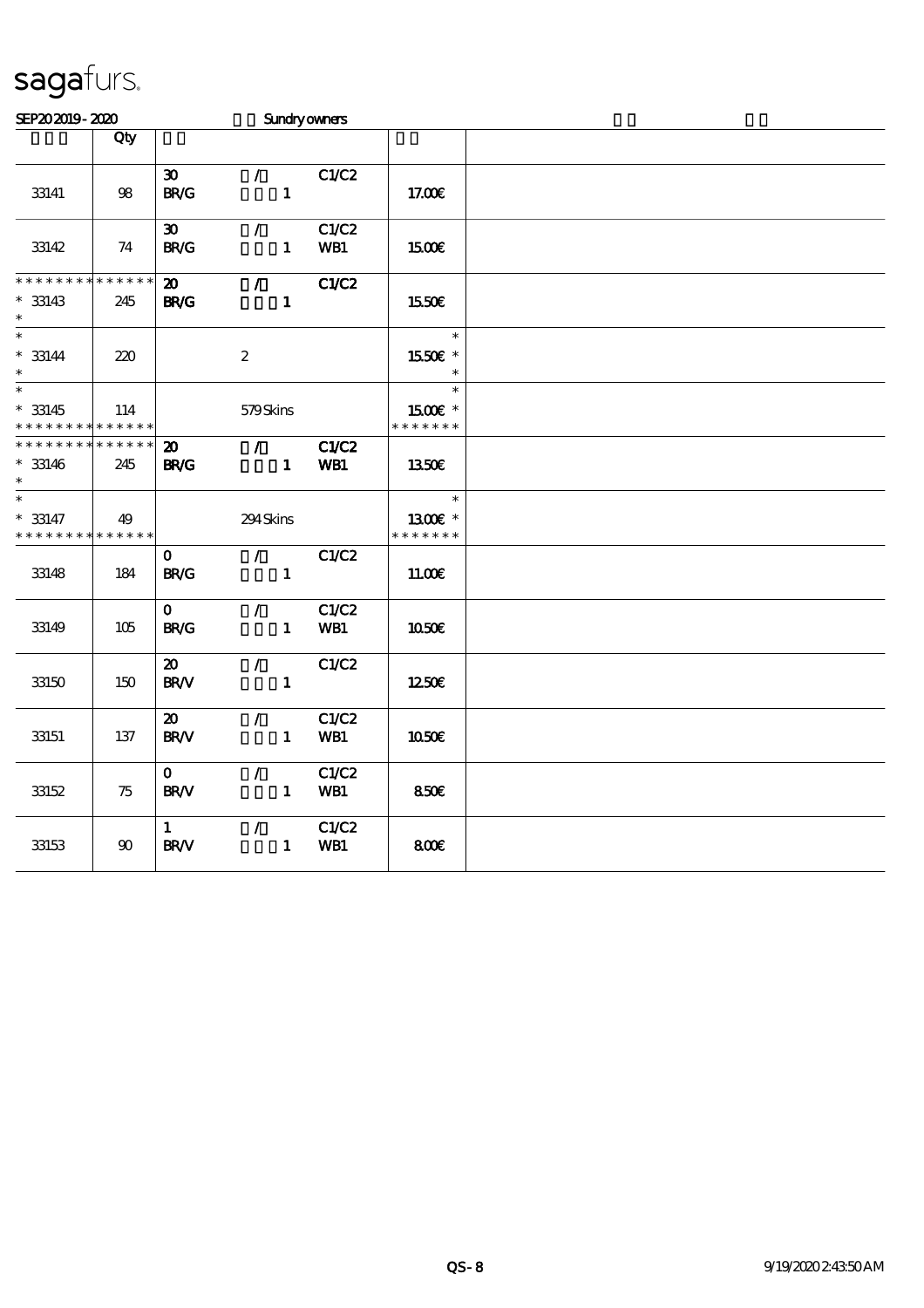| SEP202019-2020 |     |                                 |             | <b>DeepNorth</b> |         | Female |
|----------------|-----|---------------------------------|-------------|------------------|---------|--------|
|                | Qty |                                 |             |                  |         |        |
| 43001          | 178 | <b>GOLD</b>                     | $\mathbf X$ | C1/C2            | (11.00) |        |
| 43002          | 153 | 2<br><b>GOLD</b>                | X           | C1/C2            | (900)   |        |
| 43003          | 99  | $\boldsymbol{z}$<br><b>GOLD</b> |             | C1/C2            | (11.00) |        |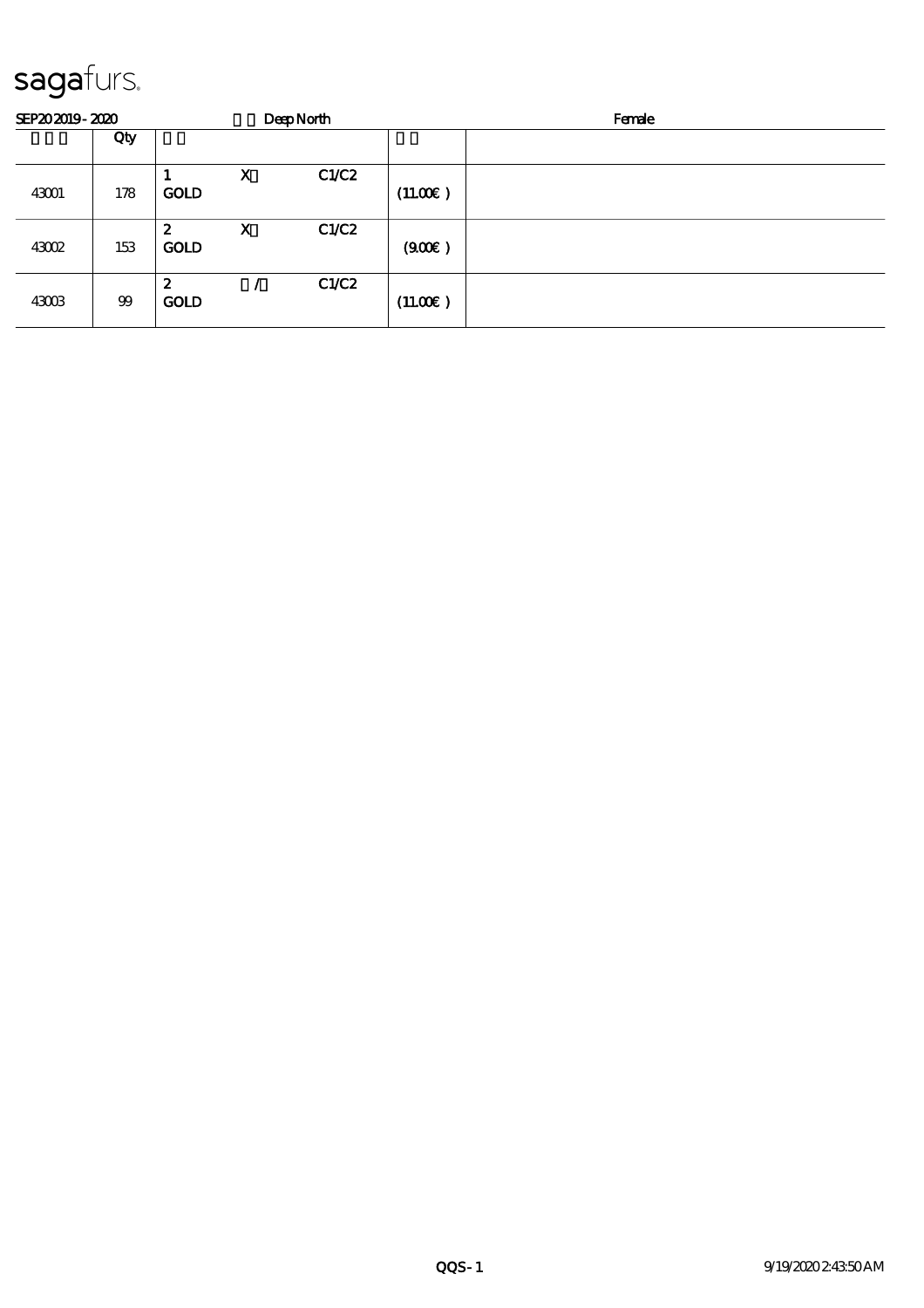| SEP202019-2020                                                |                        |                                            |                                                 | <b>Jefferson-Mueller</b> |                                       | Female |
|---------------------------------------------------------------|------------------------|--------------------------------------------|-------------------------------------------------|--------------------------|---------------------------------------|--------|
|                                                               | Qty                    |                                            |                                                 |                          |                                       |        |
| 43021                                                         | 219                    | $\boldsymbol{\mathsf{20}}$<br>GOLD         | X / C1/C2<br>$\blacksquare$                     |                          | (21.50)                               |        |
| 43022                                                         | 108                    | $\boldsymbol{\mathfrak{D}}$<br><b>GOLD</b> | $\mathcal{L}$ and $\mathcal{L}$<br>$\mathbf{1}$ | C1/C2                    | $(2250\varepsilon)$                   |        |
| 43023                                                         | 185                    | $\mathbf{O}$<br><b>GOLD</b>                | $\mathbf{x}$<br>$\mathbf{1}$                    | C1/C2                    | (1800)                                |        |
| 43024                                                         | 405                    | $\mathbf{0}$<br>GOLD                       | $\mathbf{1}$                                    | $C1+$                    | $(2050\epsilon)$                      |        |
| 43025                                                         | 294                    | $\mathbf{O}$<br><b>GOLD</b>                | $\mathbf{1}$                                    | C1/C2                    | (1900E)                               |        |
| 43026                                                         | 301                    | $\mathbf{o}$<br><b>GOLD</b>                | $\mathbf{1}$                                    | C1/C2                    | 1800E                                 |        |
| 43027                                                         | 123                    | $\mathbf{O}$<br>GOLD                       | $X$ / $ZX$<br>$\mathbf{1}$                      | C1/C2                    | (1800)                                |        |
| 43028                                                         | 120                    | $1 \quad \blacksquare$<br><b>GOLD</b>      | $\boldsymbol{\mathsf{z}}$<br>$\mathbf{1}$       | C1/C2                    | $(1600\varepsilon)$                   |        |
| * * * * * * * * * * * * * *<br>$* 43029$<br>$\ast$            | 465                    | 1<br><b>GOLD</b>                           | $\mathbf{1}$                                    | $C1+$                    | 1900E                                 |        |
| $\overline{\ast}$<br>$*$ 43030 $\,$<br>$\ast$                 | 440                    |                                            | $\boldsymbol{z}$                                |                          | $\ast$<br>1900€ *<br>$\ast$           |        |
| $\overline{\phantom{0}}$<br>$*$ 43031<br>$\ast$               | 440                    |                                            | $\,3$                                           |                          | $\ast$<br>1900 *<br>$\ast$            |        |
| $\overline{\ast}$<br>$* 43032$<br>* * * * * * * * * * * * * * | 440                    |                                            | 1785Skins                                       |                          | $\ast$<br>$(1900E)*$<br>* * * * * * * |        |
| * * * * * * * * * * * * * * *<br>$*$ 43033<br>$\ast$          | 465                    | -1<br><b>GOLD</b>                          | $\mathbf{1}$                                    | C1                       | (1600E)                               |        |
| $\ast$<br>$* 43034$<br>* * * * * * * * * * * * * *            | 178                    |                                            | 643Skins                                        |                          | $\ast$<br>$(1600E)*$<br>* * * * * * * |        |
| 43035                                                         | 291                    | $\mathbf{1}$<br>$\mathop{\rm GOD}$         | $\mathbf{1}$                                    | C2                       | $(1600\varepsilon)$                   |        |
| * * * * * * * * * * * * * *<br>$^*$ 43036 $\,$<br>$\ast$      | 465                    | 1<br><b>GOLD</b>                           | $\mathbf{1}$                                    | $C1+$                    | (1950E)                               |        |
| $\ast$<br>$* 43037$<br>$\ast$                                 | 440                    |                                            | $\boldsymbol{2}$                                |                          | $\ast$<br>$(1950\text{E})*$<br>$\ast$ |        |
| $\ast$<br>$* 43088$<br>* * * * * * * * * * * * * *            | 99                     |                                            | 1004Skins                                       |                          | $\ast$<br>$(1950)$ *<br>* * * * * * * |        |
| * * * * * * * *<br>$* 43039$<br>$\ast$                        | $* * * * * * *$<br>465 | -1<br><b>GOLD</b>                          | $\mathbf{1}$                                    | C1                       | 17.00                                 |        |
| $* 43040$<br>* * * * * * * * * * * * * *                      | 81                     |                                            | 546Skins                                        |                          | $\ast$<br>17.00 £*<br>* * * * * * *   |        |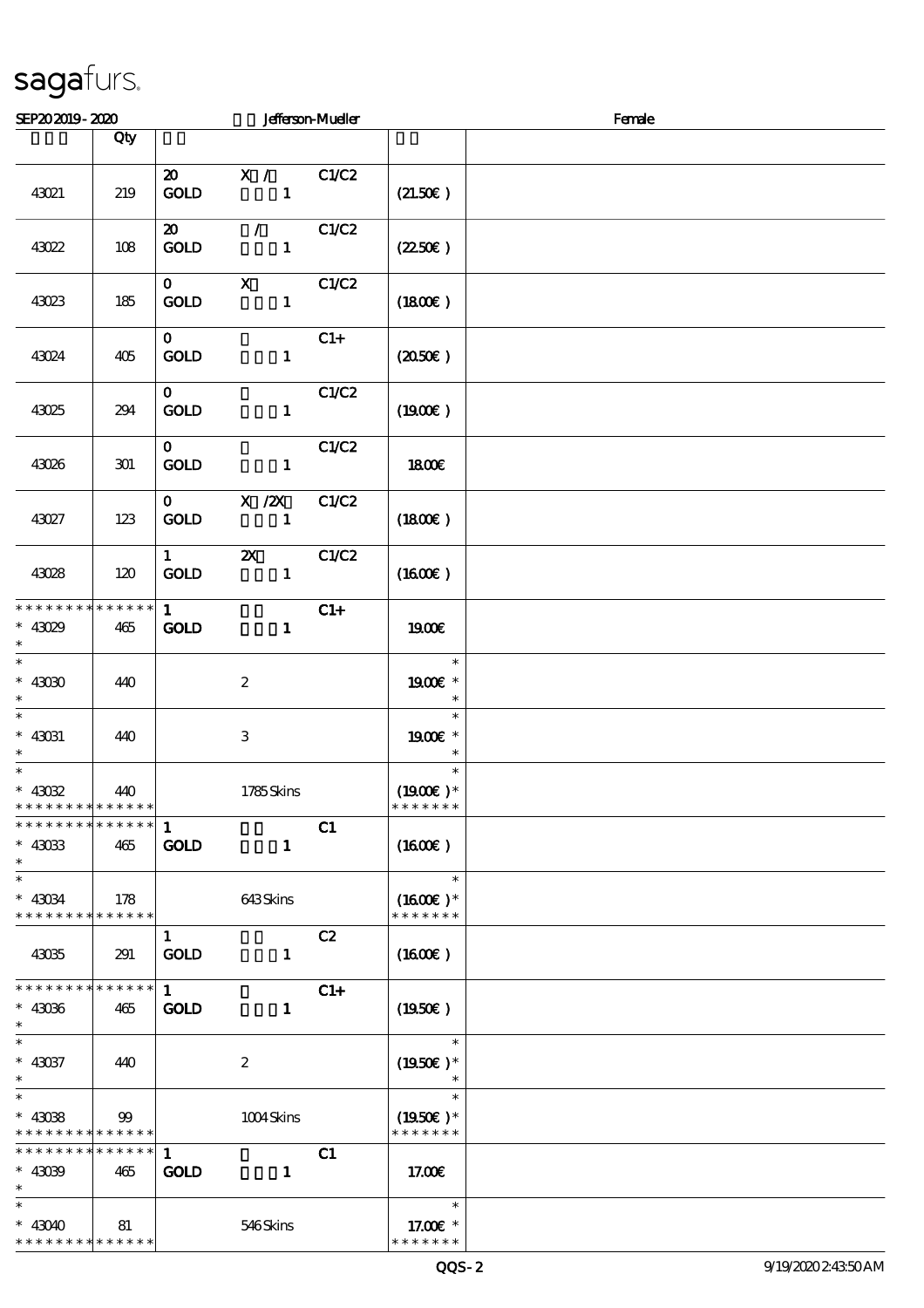| SEP202019-2020                                                |                    |                                        |                                 | <b>Jefferson-Mueller</b> | Female                                 |  |  |
|---------------------------------------------------------------|--------------------|----------------------------------------|---------------------------------|--------------------------|----------------------------------------|--|--|
|                                                               | Qty                |                                        |                                 |                          |                                        |  |  |
| 43041                                                         | 299                | $\mathbf{1}$<br>GOLD                   | $\mathbf{1}$                    | C2                       | (1800)                                 |  |  |
| 43042                                                         | 371                | $\mathbf{1}$<br><b>GOLD</b>            | $\mathbf{1}$                    | C1/C2                    | $(1600\varepsilon)$                    |  |  |
| 43043                                                         | 227                | $1 \quad \blacksquare$<br><b>GOLD</b>  | X / ZX<br>$\mathbf{1}$          | C1/C2                    | 1400E                                  |  |  |
| 43044                                                         | 257                | $\mathbf{2}$<br><b>GOLD</b>            | $\mathbf{x}$<br>$\mathbf{1}$    | C2                       | (11.50)                                |  |  |
| * * * * * * * * * * * * * *<br>$* 43045$<br>$\ast$            | 465                | $\mathbf{z}$<br>GOLD                   | $\mathbf{1}$                    | $C1+$                    | 1600E                                  |  |  |
| $\ast$<br>$* 43046$<br>$\ast$                                 | 440                |                                        | $\boldsymbol{2}$                |                          | $\ast$<br>$(1400)$ *<br>$\ast$         |  |  |
| $\overline{\ast}$<br>$* 43047$<br>* * * * * * * * * * * * * * | 326                |                                        | 1231 Skins                      |                          | $\ast$<br>$(1400E)^*$<br>* * * * * * * |  |  |
| 43048                                                         | 459                | $\boldsymbol{z}$<br><b>GOLD</b>        | $\mathbf{1}$                    | C1                       | $(1400\varepsilon)$                    |  |  |
| 43049                                                         | 344                | $\boldsymbol{z}$<br>GOLD               | $\mathbf{1}$                    | C2                       | $(1250\epsilon)$                       |  |  |
| * * * * * * * *<br>$*$ 43050 $\,$                             | * * * * * *<br>465 | $\mathbf{2}$<br><b>GOLD</b>            | $\mathbf{1}$                    | $C1+$                    | $(1550\varepsilon)$                    |  |  |
| $\ast$<br>$* 43051$<br>* * * * * * * *                        | 311<br>* * * * * * |                                        | 776Skins                        |                          | $\ast$<br>$(1550E)*$<br>* * * * * * *  |  |  |
| 43052                                                         | 286                | $\boldsymbol{z}$<br>$\mathop{\rm GOD}$ | $\mathbf{1}$                    | C1                       | $(1400\varepsilon)$                    |  |  |
| 43053                                                         | 196                | $\mathbf{z}$<br>$\mathop{\rm GOD}$     | $\mathbf{1}$                    | C2                       | (1250E)                                |  |  |
| 43054                                                         | 289                | $\boldsymbol{z}$<br>GOLD               | $\boldsymbol{X}$<br>$\mathbf 1$ | C1/C2                    | (1200E)                                |  |  |
| 43055                                                         | 219                | $\mathbf{3}$<br><b>GOLD</b>            | X /<br>$\mathbf{1}$             | C1/C2                    | 7.50E                                  |  |  |
| 43056                                                         | $197\,$            | 3 <sub>1</sub><br><b>GOLD</b>          | $\mathcal{L}$<br>$\mathbf{1}$   | C1/C2                    | 800E                                   |  |  |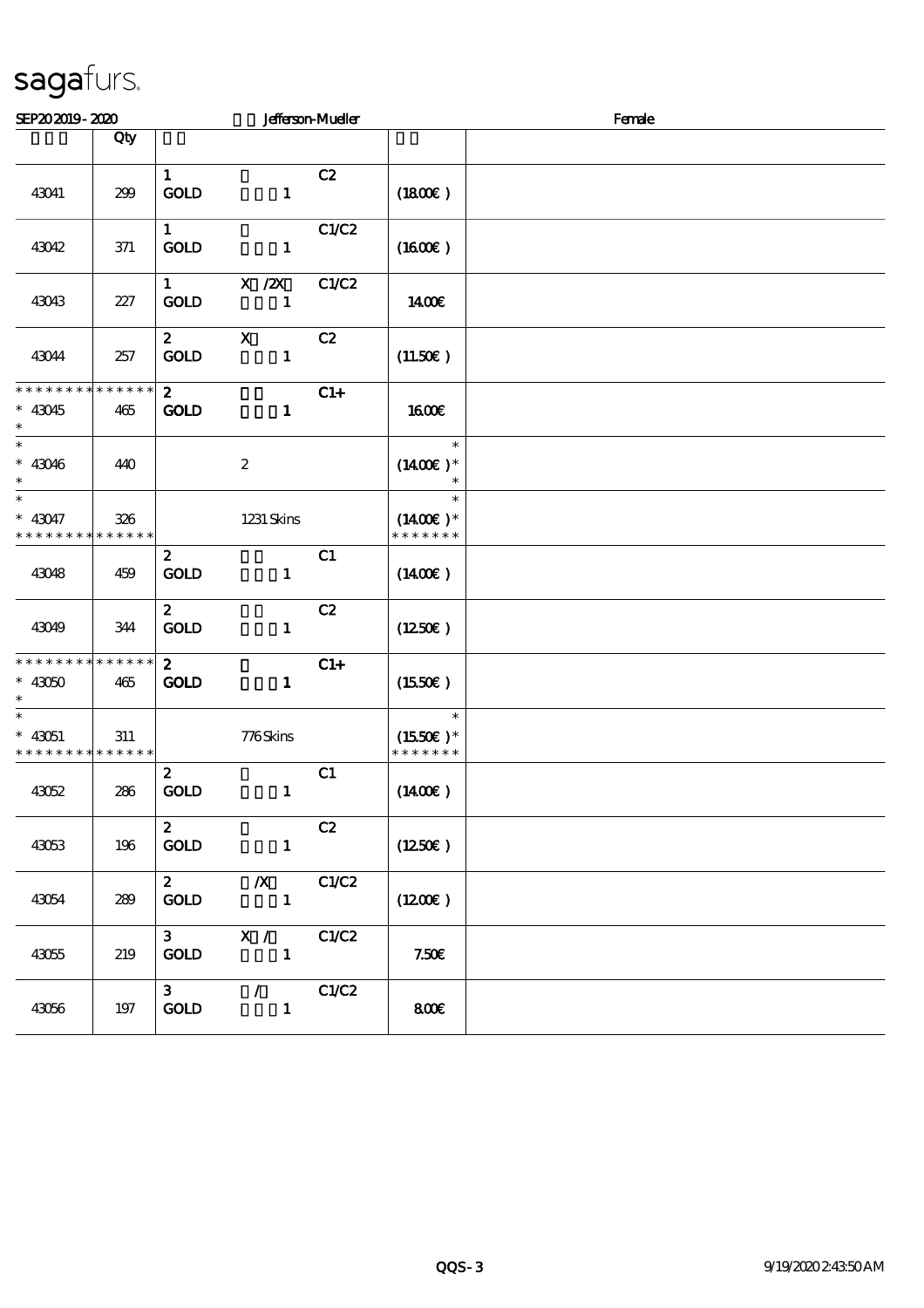| SEP202019-2020                                                       |     |                                       |                                           | <b>Jefferson-Mueller</b> |                                      | Female |  |  |  |  |
|----------------------------------------------------------------------|-----|---------------------------------------|-------------------------------------------|--------------------------|--------------------------------------|--------|--|--|--|--|
|                                                                      | Qty |                                       |                                           |                          |                                      |        |  |  |  |  |
| 43061                                                                | 310 | $\mathbf{0}$<br><b>SLVR</b>           | <b>2X X</b> C1/C2<br>$\mathbf{1}$         |                          | 1200E                                |        |  |  |  |  |
| * * * * * * * * * * * * * * *<br>$* 43062$<br>$\ast$                 | 485 | $1 \quad \blacksquare$<br><b>SLVR</b> | $X$ $C1/C2$<br>$\mathbf{1}$               |                          | 1000E                                |        |  |  |  |  |
| $\overline{\phantom{1}}$<br>$* 43063$<br>* * * * * * * * * * * * * * | 117 |                                       | 602Skins                                  |                          | $\ast$<br>1000 *<br>* * * * * * *    |        |  |  |  |  |
| 43064                                                                | 485 | $\mathbf{1}$<br><b>SLVR</b>           | $\mathbf{1}$                              | C1/C2                    | 11.00E                               |        |  |  |  |  |
| 43065                                                                | 575 | $1 -$<br><b>SLVR</b>                  | $\mathbf{1}$                              | C1/C2                    | 1250€                                |        |  |  |  |  |
| 43066                                                                | 264 | 1<br><b>SLVR</b>                      | $\mathbf{X}$<br>$\mathbf{1}$              | C1/C2                    | 11.00E                               |        |  |  |  |  |
| * * * * * * * * * * * * * *<br>$* 43067$<br>$\ast$                   | 445 | $\mathbf{2}$<br><b>SLVR</b>           | $\mathbb{X}$ $\mathbb{X}$<br>$\mathbf{1}$ | C1/C2                    | (900)                                |        |  |  |  |  |
| $\ast$<br>$* 43068$<br>* * * * * * * * <mark>* * * * * * *</mark>    | 52  |                                       | 497 Skins                                 |                          | $\ast$<br>$(900)$ *<br>* * * * * * * |        |  |  |  |  |
| 43069                                                                | 152 | $\mathbf{z}$<br><b>SLVR</b>           | $\mathbf{1}$                              | $\chi$ C1/C2             | 800                                  |        |  |  |  |  |
|                                                                      |     |                                       | DeepNorth                                 |                          |                                      | Female |  |  |  |  |
| 43071                                                                | 149 | 1<br><b>VSLA</b>                      | X / C2/C3                                 |                          | 900                                  |        |  |  |  |  |
| 43072                                                                | 134 | 2 <sup>7</sup><br><b>VSLA</b>         | $\mathbf{X}$ /                            | <b>C2/C3</b>             | 650€                                 |        |  |  |  |  |
|                                                                      |     |                                       |                                           | <b>Jefferson-Mueller</b> |                                      | Female |  |  |  |  |
| 43074                                                                | 432 | $\mathbf{2}$<br><b>VSLA</b>           | $\mathbf{x}$<br>$\mathbf{1}$              | C1/C2                    | 7.50E                                |        |  |  |  |  |
| 43075                                                                | 431 | $\mathbf{2}$<br><b>VSLA</b>           | $\boldsymbol{X}$<br>$\mathbf{1}$          | C1/C2                    | 850E                                 |        |  |  |  |  |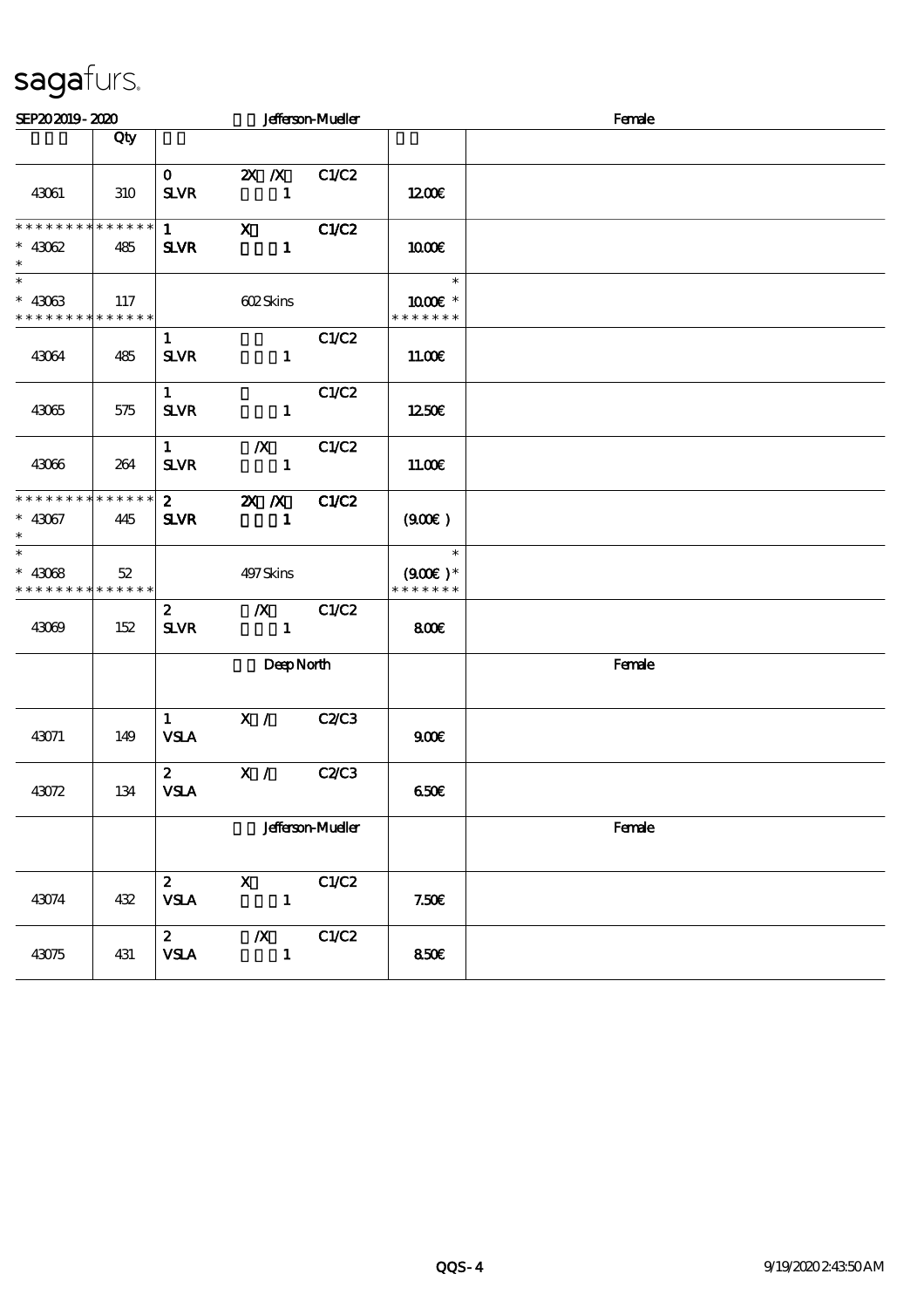| SEP202019-2020 |         |                                            |                                 |                                                 | <b>Sundryowners</b>              | Female              |  |  |
|----------------|---------|--------------------------------------------|---------------------------------|-------------------------------------------------|----------------------------------|---------------------|--|--|
|                | Qty     |                                            |                                 |                                                 |                                  |                     |  |  |
| 43081          | 219     | $\mathbf{O}$<br>$\mathtt{LG}\mathcal{S}$   |                                 | $\mathcal{L} = \mathcal{L}$<br>$\mathbf{1}$     | C1/C2<br>$\boldsymbol{z}$        | (11.50)             |  |  |
| 43082          | 313     | 1<br>$\mathbf{LG}\mathcal{S}$              | $\mathcal{L}$                   | $\mathbf{1}$                                    | C1/C2<br>$\blacksquare$          | (11.50)             |  |  |
| 43083          | 193     | $1 -$<br>$\mathtt{LG}\mathcal{S}$          | $\mathcal{L}$ and $\mathcal{L}$ | $\mathbf{1}$                                    | C1/C2<br>$\boldsymbol{z}$        | $(1000\varepsilon)$ |  |  |
| 43084          | 166     | 1<br>LG/S                                  |                                 | $\mathcal{L}$<br>$\mathbf{1}$                   | C1/C2<br>$\mathbf{3}$            | (7.00)              |  |  |
| 43085          | $305\,$ | 2 <sup>1</sup><br>$\mathbf{LG}\mathcal{S}$ |                                 | $\mathcal{L}$ and $\mathcal{L}$<br>$\mathbf{1}$ | C1/C2<br>$\blacksquare$          | (800)               |  |  |
| 43086          | 231     | $\mathbf{2}$<br>LG/S                       |                                 | $\mathcal{L}$ and $\mathcal{L}$<br>$\mathbf{1}$ | C1/C2<br>$\boldsymbol{z}$        | (7.00)              |  |  |
| 43087          | 136     | $\mathbf{2}$<br>LG/S                       | $\mathcal{L}$                   | $\mathbf{I}$                                    | C1/C2<br>$\mathbf{3}$            | (550)               |  |  |
| 43088          | 163     | $\mathbf{z}$<br>$\mathtt{LG}\mathcal{S}$   | $\mathcal{L}$                   | $\mathbf{1}$                                    | C1/C2<br>$\overline{\mathbf{4}}$ | (350)               |  |  |
| 43089          | 226     | $\mathbf{3}$<br>LG/S                       |                                 | $\mathcal{L}$ and $\mathcal{L}$<br>$\mathbf{1}$ | C1/C2<br>$\mathbf{1}$            | 550€                |  |  |
| 43090          | 240     | 3 <sup>1</sup><br>LG/S                     | $\mathcal{L}$ and $\mathcal{L}$ | $\mathbf{1}$                                    | C1/C2<br>$\mathbf{3}$            | (350)               |  |  |